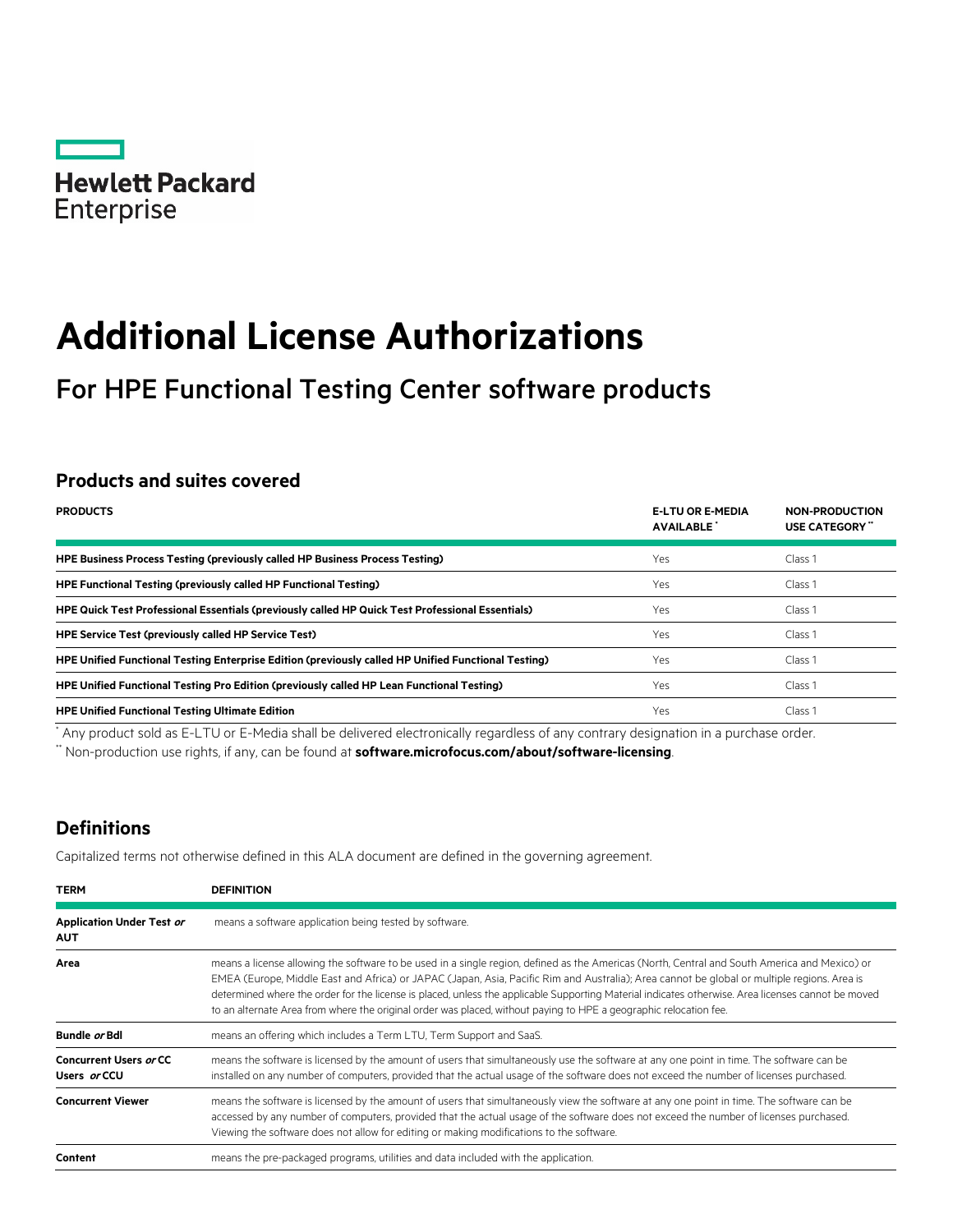| <b>TERM</b>                               | <b>DEFINITION</b>                                                                                                                                                                                                                                                                                                                                                                                                                                                                                                                                                                                                                                                                                                                                                                                                                                                                                                                                                                                                                                                                                                                                                                                                                             |
|-------------------------------------------|-----------------------------------------------------------------------------------------------------------------------------------------------------------------------------------------------------------------------------------------------------------------------------------------------------------------------------------------------------------------------------------------------------------------------------------------------------------------------------------------------------------------------------------------------------------------------------------------------------------------------------------------------------------------------------------------------------------------------------------------------------------------------------------------------------------------------------------------------------------------------------------------------------------------------------------------------------------------------------------------------------------------------------------------------------------------------------------------------------------------------------------------------------------------------------------------------------------------------------------------------|
| <b>Developer</b>                          | means the individual responsible for the design and development of the application.                                                                                                                                                                                                                                                                                                                                                                                                                                                                                                                                                                                                                                                                                                                                                                                                                                                                                                                                                                                                                                                                                                                                                           |
| <b>Development Platform</b>               | means the collection of included code, utilities and API's that allow extending the capabilities of the application.                                                                                                                                                                                                                                                                                                                                                                                                                                                                                                                                                                                                                                                                                                                                                                                                                                                                                                                                                                                                                                                                                                                          |
| Device or Dev                             | means an addressable entity, physical or virtual, including but not limited to router, switch, bridge, hub, server, PC, laptops, handheld device or<br>printer that resides within the range defined for interrogation and asset tracking.                                                                                                                                                                                                                                                                                                                                                                                                                                                                                                                                                                                                                                                                                                                                                                                                                                                                                                                                                                                                    |
| E-LTU and E-Media                         | means products which are electronically delivered only, and as such any references to FOB Destination or delivery methods that are stated on<br>your purchase order other than electronic shall be null and void with respect to these E-LTU or E-Media products.                                                                                                                                                                                                                                                                                                                                                                                                                                                                                                                                                                                                                                                                                                                                                                                                                                                                                                                                                                             |
| Global or Gbl                             | means the right to use software worldwide.                                                                                                                                                                                                                                                                                                                                                                                                                                                                                                                                                                                                                                                                                                                                                                                                                                                                                                                                                                                                                                                                                                                                                                                                    |
| <b>Instance</b>                           | is defined as each implementation of the application installed on a server.                                                                                                                                                                                                                                                                                                                                                                                                                                                                                                                                                                                                                                                                                                                                                                                                                                                                                                                                                                                                                                                                                                                                                                   |
| <b>Internal Use</b>                       | means access and Use of the software for purposes of supporting your internal operations or functions.                                                                                                                                                                                                                                                                                                                                                                                                                                                                                                                                                                                                                                                                                                                                                                                                                                                                                                                                                                                                                                                                                                                                        |
| LTU                                       | means License To Use.                                                                                                                                                                                                                                                                                                                                                                                                                                                                                                                                                                                                                                                                                                                                                                                                                                                                                                                                                                                                                                                                                                                                                                                                                         |
| <b>Remote Access</b>                      | means the act of accessing a computer over the network from an originating location remotely removed from the Site or the location of the<br>computer being accessed or controlled.                                                                                                                                                                                                                                                                                                                                                                                                                                                                                                                                                                                                                                                                                                                                                                                                                                                                                                                                                                                                                                                           |
| SaaS                                      | means Software as a Service which is a service which allows access to the software, support and related professional services, as described in an<br>order document, datasheet or a Statement of Work (SOW).                                                                                                                                                                                                                                                                                                                                                                                                                                                                                                                                                                                                                                                                                                                                                                                                                                                                                                                                                                                                                                  |
| Seat                                      | means only one Device is authorized to use the software within the designated Site at a time.                                                                                                                                                                                                                                                                                                                                                                                                                                                                                                                                                                                                                                                                                                                                                                                                                                                                                                                                                                                                                                                                                                                                                 |
| <b>Seat User</b>                          | means only one Device or user is authorized to use the software within the designated Site at a time.                                                                                                                                                                                                                                                                                                                                                                                                                                                                                                                                                                                                                                                                                                                                                                                                                                                                                                                                                                                                                                                                                                                                         |
| Site or S                                 | means a license allowing the software to be used at an address (e.g., room number, department number, building number, street address, campus<br>etc.) or a group of addresses specified in the applicable Supporting Material. Site cannot include multiple addresses or addresses in multiple<br>countries or states. Site licenses cannot be moved to an alternate Site after the original purchase without paying to HPE a geographic relocation<br>fee. If no Site address is explicitly specified in the Supporting Material, then the Site address will be the Ship To address specified on the quotation.                                                                                                                                                                                                                                                                                                                                                                                                                                                                                                                                                                                                                             |
| Term License to Use or<br><b>Term LTU</b> | means a software license to use (LTU) which indicates in its license description that the license is valid for a specific period of time such as One<br>Month(1M), One Year(1Y) etc. Term LTU's are not perpetual licenses.                                                                                                                                                                                                                                                                                                                                                                                                                                                                                                                                                                                                                                                                                                                                                                                                                                                                                                                                                                                                                   |
| <b>Term Support</b>                       | means a fixed period support offering that is only valid during the time period of the associated Term LTU.                                                                                                                                                                                                                                                                                                                                                                                                                                                                                                                                                                                                                                                                                                                                                                                                                                                                                                                                                                                                                                                                                                                                   |
| <b>Third Party Location</b>               | means a location leased or owned by the Third Party.                                                                                                                                                                                                                                                                                                                                                                                                                                                                                                                                                                                                                                                                                                                                                                                                                                                                                                                                                                                                                                                                                                                                                                                          |
| <b>Third Party Use</b>                    | means as authorized in the Software Specific License Terms, you may permit a Third Party to access and use the software on your behalf for the<br>sole purpose of providing services to you, provided that; (i) If you have a Site License then a Third Party may use the software only at your site;<br>and (ii) for geographically restricted licenses you have purchased the required Area or Global license for use at Third Party's Location; and (iii)<br>you designate the Third Party as your designated personnel for the purpose of receiving HPE's support and maintenance services; and (iv) you<br>are responsible and directly liable to HPE for the use of the software by the Third Party. Third Party may not use the software for their own<br>internal business purposes, nor permit any other third party to access the software; and (v) you shall provide written notice to HPE of the Third<br>Party's name and the address of Third Party's Location; and (vi) Upon the termination or expiration of Third Party's services to you, you shall<br>promptly instruct the Third Party to remove and return all software in its possession to you and you shall promptly notify HPE of such termination<br>or expiration. |
| Use                                       | means to install, store, load, execute and display one copy of the software.                                                                                                                                                                                                                                                                                                                                                                                                                                                                                                                                                                                                                                                                                                                                                                                                                                                                                                                                                                                                                                                                                                                                                                  |

# **Software specific license terms**

Software products with software specific license terms are described below. Software products covered by this ALA document (as listed above) and not covered in this section do not have software specific license terms.

#### **HPE Business Process Testing (previously called HP Business Process Testing)**

HPE Business Process Testing is licensed by either Site Concurrent User, Area Concurrent User or Global Concurrent User. Remote Access is permitted where users are regularly employed at the Site or Area. Remote Access by users located outside of the Area requires a Global license. This software requires an HPE Application Lifecycle Management or HPE Quality Center Enterprise License for both manual and automated testing. In addition, for automated testing an HPE Functional Testing license or an HPE Unified Functional Testing license is required. This software shall be used only in accordance with the Site, Area or Global license that corresponds with the HPE Application Lifecycle Management or HPE Quality Center Enterprise license. Third Party access and use at the Third Party Location is permitted in accordance with the Third Party Use. Third Party Use at the Third Party Location requires an Area or a Global license. If the Third Party Location is outside of the Area licensed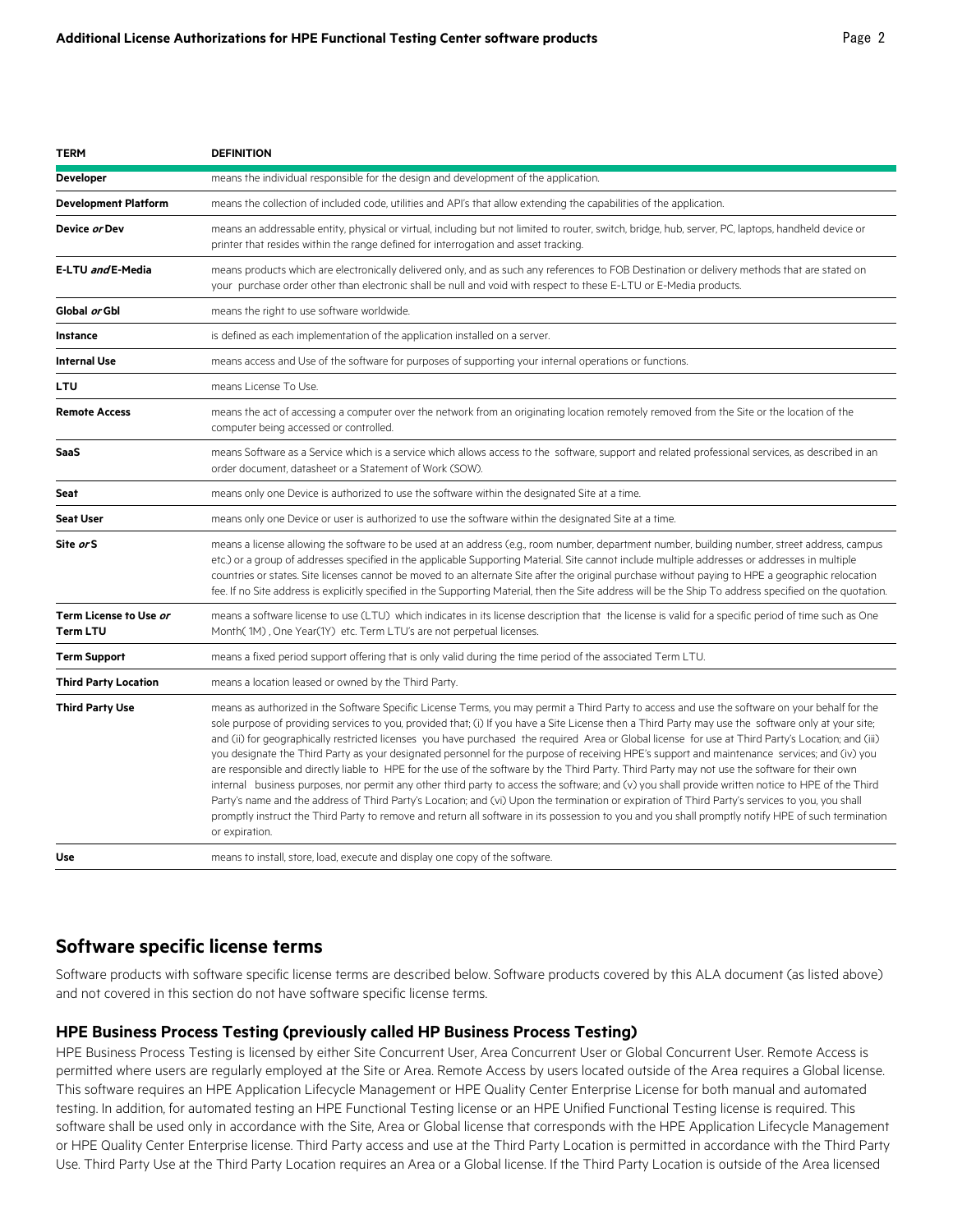by you, then you must obtain a Global license. HPE software licensed for load testing or functional testing purposes may be used only for the testing (load or functional) function originally licensed. HPE is not liable for any consequences and or damages resulting from Use of the software to perform functions for which it is was not originally licensed.

#### **HPE Functional Testing (previously called HP Functional Testing)**

HPE Functional Testing is licensed for testing purposes only and by either Seat, Seat User, Site Concurrent User, Area Concurrent User or Global Concurrent User. Remote Access is permitted where users are regularly employed at the Site or Area. Remote Access by users located outside of the Area requires a Global license. The AUT and the licensed software must reside at the sameSite or Area as applicable. Third Party access and use at the Third Party Location is permitted in accordance with Third Party Use. Third Party Use at the Third Party Location requires an Area or a Global license. If the Third Party Location is outside of the Area licensed by you, then you must obtain a Global license. HPE software licensed for load testing or functional testing purposes may be used only for the testing (load or functional) function originally licensed. HPE is not liable for any consequences and or damages resulting from Use of the software to perform functions for which it is was not originally licensed.

#### **HPE Quick Test Professional Essentials (previously called HP Quick Test Professional Essentials)**

HPE Quick Test Professional Essentials is licensed for testing purposes only and by either Seat User or Concurrent User. When licensed by Seat User, the following applies: Remote Access, the act of accessing a computer over the network from an originating location remotely removed from the Site location of the computer being accessed or controlled, is only permitted where users are regularly employed at the Site and the AUT and the licensed software must reside at the same Site. Third Party access and use at the Third Party Location is permitted in accordance with Third Party Use. Third Party Use at the Third Party Location requires an Area or a Global license. If the Third Party Location is outside of the Area licensed by you, then you must obtain a Global license. HPE software is licensed for load testing or functional testing purposes only and may be used only for the testing (load or functional) function originally licensed. HPE is not liable for any consequences and or damages resulting from Use of the software to perform functions for which it is was not originally licensed.

#### **HPE Service Test (previously called HP Service Test)**

The HPE Service Test software is licensed for testing purposes only. HPE Service Test is licensed by either Seat, Seat User, Site Concurrent User, Area Concurrent User or Global Concurrent User. When HPE Service Test is licensed by Site Concurrent User, Area Concurrent User or Global Concurrent User the following applies: a) The AUT and licensed software must reside at the same Site or Area as applicable. b) Remote Access is permitted where users are regularly employed at the Site or Area. c) Remote Access by users located outside of the Area requires a Global license. d) Third Party access and use at the Third Party Location is permitted in accordance with Third Party Use. Third Party Use at the Third Party Location requires an Area or a Global license. If the Third Party Location is outside of the Area licensed by you, then you must obtain a Global license. HPE is not liable for any consequences and or damages resulting from Use of the software to perform functions for which it is was not originally licensed.

### **HPE Unified Functional Testing Enterprise Edition (previously called HP Unified Functional Testing), HPE Unified Functional Testing Pro Edition (previously called HP Lean Functional Testing) and HPE Unified Functional Testing Ultimate Edition**

HPE Unified Functional Testing Enterprise Edition and HPE Unified Functional Testing Pro Edition are licensed by either Seat, Seat User or Concurrent User. When licensed by Seat or by Seat User, the following applies: Remote Access is permitted where users are regularly employed at the Site and the AUT and the licensed software must reside at the same Site. HPE Unified Functional Testing Ultimate Edition is licensed by Concurrent User. HPE Unified Functional Testing software is licensed for functional testing purposes only. HPE is not liable for any consequences and or damages resulting from Use of the software to perform functions for which it is was not originally licensed.

HPE Unified Functional Testing Pro Editon licenses grant access to the Lean Functional Testing solution, which is different than the traditional Unified Functional Testing in many aspects, for example the scripting language, working environment, tools set, ease of use and more.

HPE Unified Functional Testing Enterprise Editon licenses grant rights to use either the Lean Functional Testing flavor or the Unified Functional Testing one, so as long as they are not activated simultaneously; the same license can operate both products. This license is equal to the HPE Unified Functional Testing license that was sold prior to version 14.00.